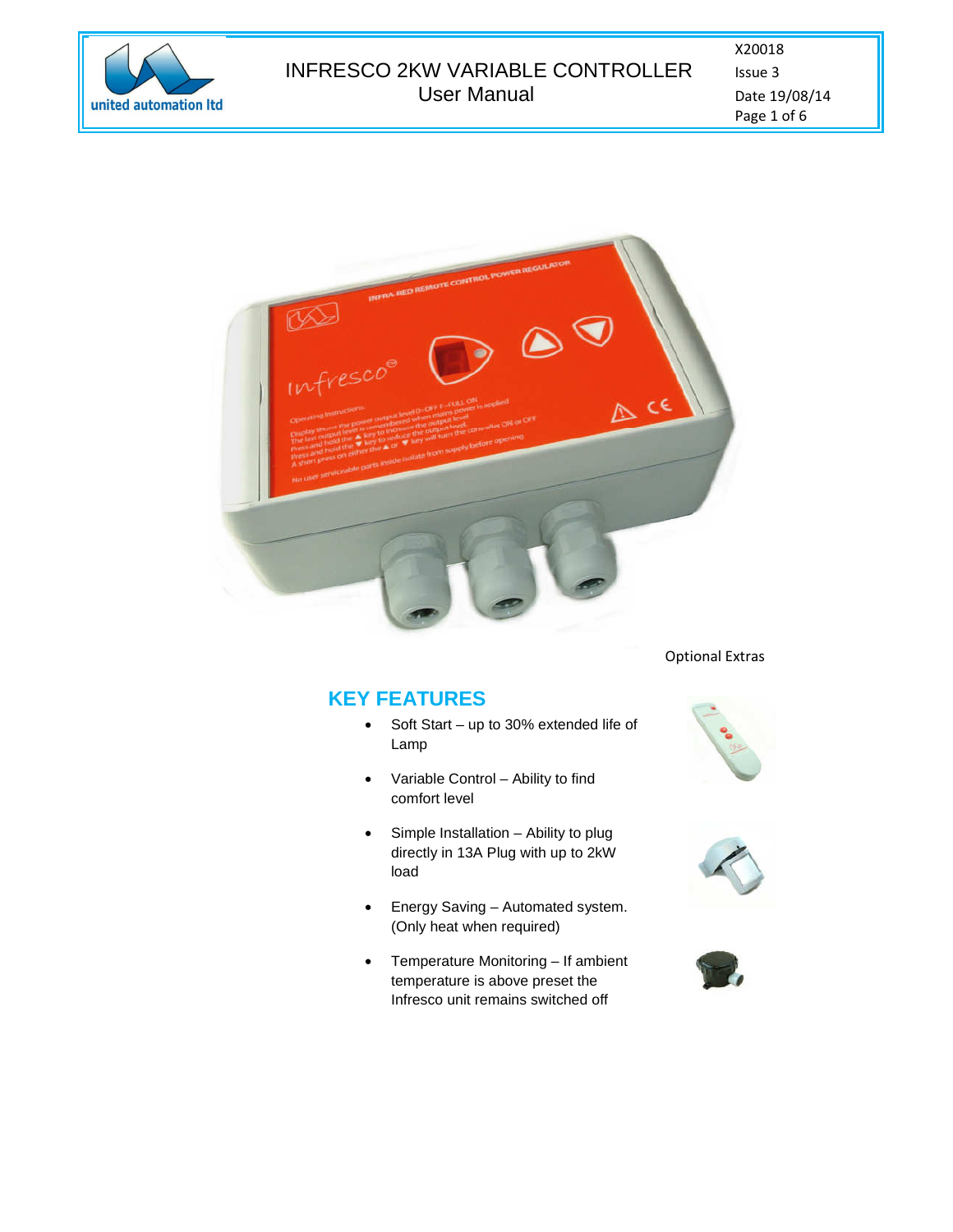# **TECHNICAL SPECIFICATION**

## **Infresco Main Unit**

| Mains Voltage                      | 230Vac +/- 10% 50 Hz               |
|------------------------------------|------------------------------------|
| Max load at 20°C ambient           | 2 kW                               |
| <b>Power Consumption</b>           | 50 <sub>m</sub> A                  |
| <b>PIR Set Time Period</b>         | 5 Minutes                          |
| Temperature Set point              | 5°C to 25°C                        |
| Factory Set Temperature trip point | 20C                                |
| IP Rating                          | 65                                 |
| <b>Gland Diameter</b>              | Max Cable Entry 2.5mm <sup>2</sup> |
| 2 Lamp Installation                | Must be fitted in Parallel         |
| <b>Operating Temperature</b>       | -20℃ to 30℃                        |
| IP Rating                          | IP <sub>65</sub>                   |
| Max Unit Operating Temperature     | 65C                                |
| Dimensions                         | W=200mm D=110mm H=60mm             |

| <b>PIR Movement Sensor (optional)</b> |                |  |
|---------------------------------------|----------------|--|
| Operating Voltage                     | $12V$ dc       |  |
| <b>Direction</b>                      | 90° Adjustable |  |
| Detect                                | 18 Metres      |  |

## **Outdoor Temperature Sensor** (optional)

Dimensions W=115mm D=110mm H=55mm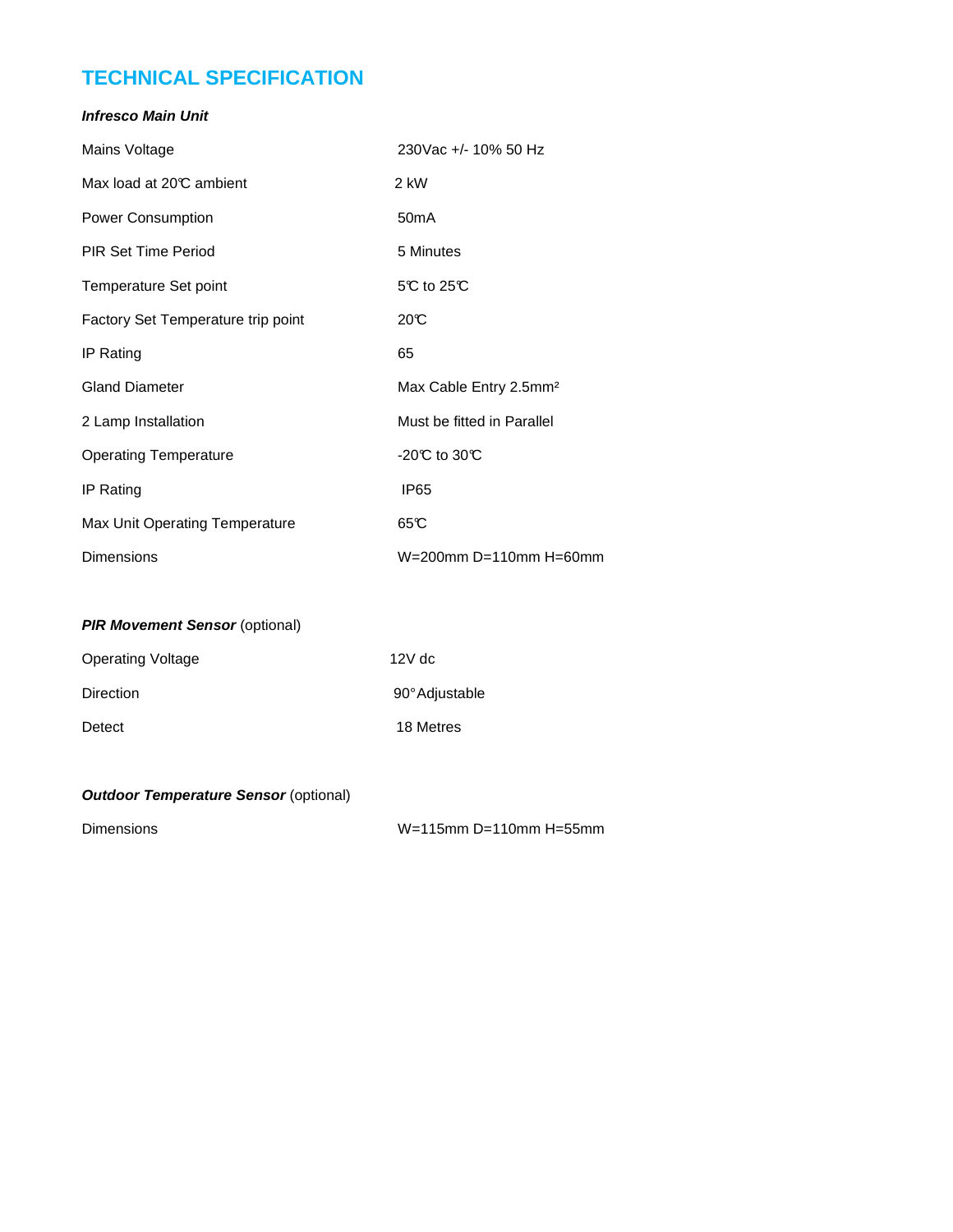# **INTRODUCTION**

### **APPLICATION & FEATURES**

The INFRESCO controller has been designed to offer a complete control solution to your outdoor heating area with people comfort and energy saving being the focal points. It has been designed specifically to work with infrared heaters (e.g. garden heating and lighting), or any application where high in-rush current is an issue (e.g. using its soft start feature) with a maximum rating of up to 6kW.

The Infresco controller has ten variable incremental settings, allowing you to find the optimum comfort level in your specific area. With the optional energy saving features, once the controller is switched on and set, it will automatically manage the heating system. The optional temperature sensor monitors the ambient temperature only allowing the heaters to switch on once the temperature has dropped below the set point. An optional Passive InfraRed sensor (PIR) will detect the movement required for the heater to switch on but only when needed saving energy. With the addition of a 'soft-start' function which gradually switches the heater load on, which can add up to an additional 30% life to your heater lamp and making installation easier.

An optional remote control handset (for VR models) allows remote variable power adjustment and switch off.

#### **INFRESCO UNIT (guidelines)**

### **INSTALLATION**

The unit is designed to be wall mounted with the cable glands facing downwards. Fixing centres are provided to pre-drill mounting holes to suit. No additional holes should be drilled into the enclosure. It may be necessary to use 'stand-off' pillars to aid cooling – see SAFETY FIRST section. The PCB must not be removed from the heatsink/enclosure.

NOTE: Not complying with any of these rules may invalid warranty

### **Push button operation (see also INSTALLATION CIRCUIT section – Front panel)**

To adjust the power output levels from power up:-

- Sustained pressure on the 'UP' arrow will result in the power output stepping through the power levels from '0 to 9' then 'F' (fully on).
- Sustained pressure on the 'DOWN' arrow will result in the power output stepping through the power levels from 'F' to '0' (zero).
- A momentary press of the 'UP' arrow will result in the output going immediately to 'F' (fully on)
- A momentary press of the 'DOWN' arrow will result in the output going immediately to '0' (zero)

### **Display Features**

- Display shows 't': The controller is turned off as the ambient temperature is above the trip level set by TEMP. SET.
- Display shows 'F': The controller is set to full output.
- Display 'decimal point' pulses: The PIR input is waiting to be enabled i.e. no movement.
- Display decimal point fully on: The unit is in standby mode. Pressing the remote control power button will toggle the power on and off.
- You can check to see if the remote control is transmitting by observing the decimal point flashing rapidly.

#### **PIR SENSOR USE (Guidelines)**

### **Commissioning (Only applicable if you are using a Temperature sensor or PIR when installing controller)**

### **NOTE 1: The PIR takes 60 seconds to activate before detection can occur.**

**NOTE 2:** The PIR continues to monitor the area and will reset to the set time every time it detects movement.

Before testing ensure the wiring is correct, the temperature trip point SET TEMP cermet is set to 20°C (default factory setting). The PIR time-on is fixed to 5 minutes (nonadjustable).

The expected detection area can now be tested by walking, crossing in various directions to ensure coverage is as expected.

- A. On initial switch 'ON' if the enable link (SIG IN / COM) is missing the unit will operate normally for a period of 30 seconds before the output switches 'OFF'.
- B. If the unit is operating and the enable link (SIG IN /COM) is removed the unit will continue to operate for 5 minutes before the output switches 'OFF'. If the link is not replaced then on re-applying the power then the controller will operate as in 'A' above.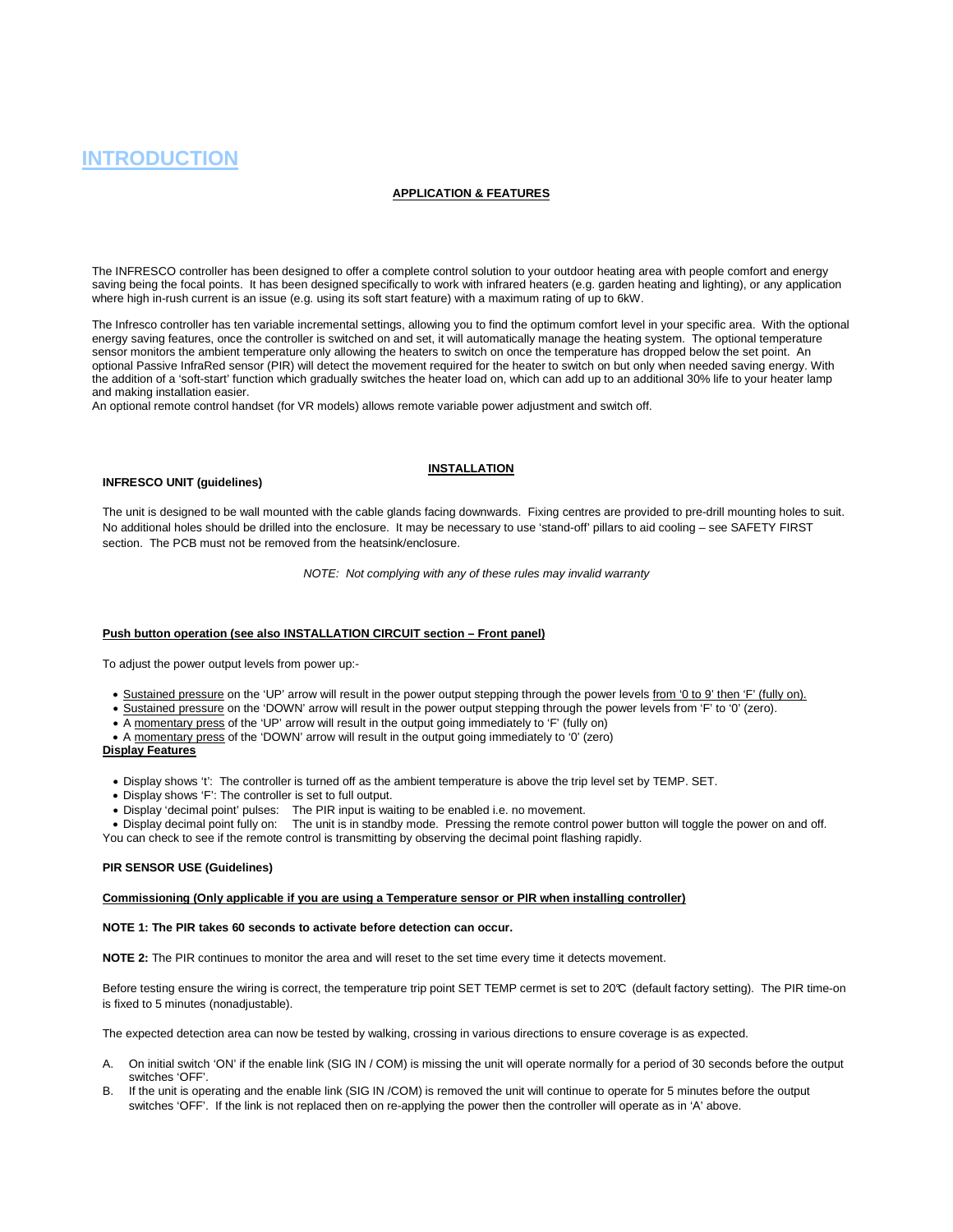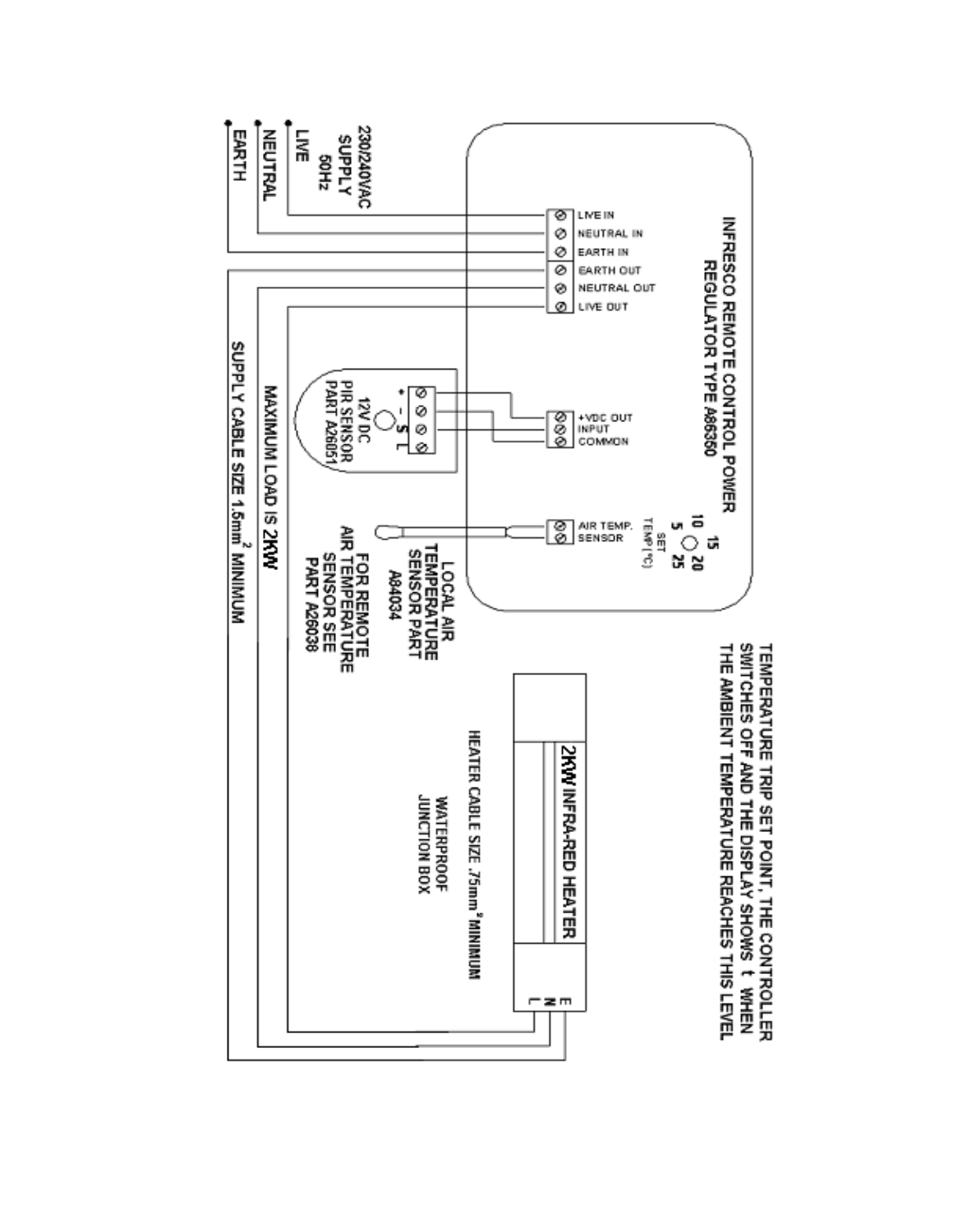# **RECOMMENDATION & SAFETY REQUIREMENTS**

|  | WARNING                                                                                                            |
|--|--------------------------------------------------------------------------------------------------------------------|
|  | It is important that the Infresco controller is not<br>mounted directly to any flammable material i.e.<br>wood.    |
|  | It is recommended that the heatsink be spaced off<br>the mounting wall using pillars to aid in heat<br>dissipation |

It is recommended that installation and maintenance of this equipment should be done with reference to the current edition of the I.E.E. wiring regulations (BS7671) by suitably qualified/trained personnel.

These regulations contain important requirements regarding safety of electrical equipment (for International Standards refer to I.E.C/ directive IEC950).

## SUPPORTING DATASHEETS FOR PRODUCTS AND APPLICATIONS

Other documents, which may be appropriate for your applications, are available on request.

| <b>CODE</b> | <b>IDENTITY</b> | <b>DESCRIPTION</b>                                                                                                                                                    |
|-------------|-----------------|-----------------------------------------------------------------------------------------------------------------------------------------------------------------------|
| X10726      | ILS             | Local Temperature Sensor                                                                                                                                              |
| X10727      | <b>IRS</b>      | <b>Outdoor Temperature Sensor</b>                                                                                                                                     |
| X10728      | <b>PIR</b>      | 12V PIR                                                                                                                                                               |
| X10729      | VR-H            | <b>Remote Handset</b>                                                                                                                                                 |
| X10213      | <b>ITA</b>      | Interaction: Uses for phase angle and for burst fire control.                                                                                                         |
| X10255      | <b>SRA</b>      | Safety requirements: Addressing the Low Voltage Directive (LVD) including, Thermal<br>data/cooling, Live parts warning Earth requirements and Fusing recommendations. |
| X10378      | ILR.            | Inductive loads remedy sheet for use with Phase angle controllers.                                                                                                    |
| P01.1       | <b>COS</b>      | UAL Conditions of sale.                                                                                                                                               |





**Not for general waste**